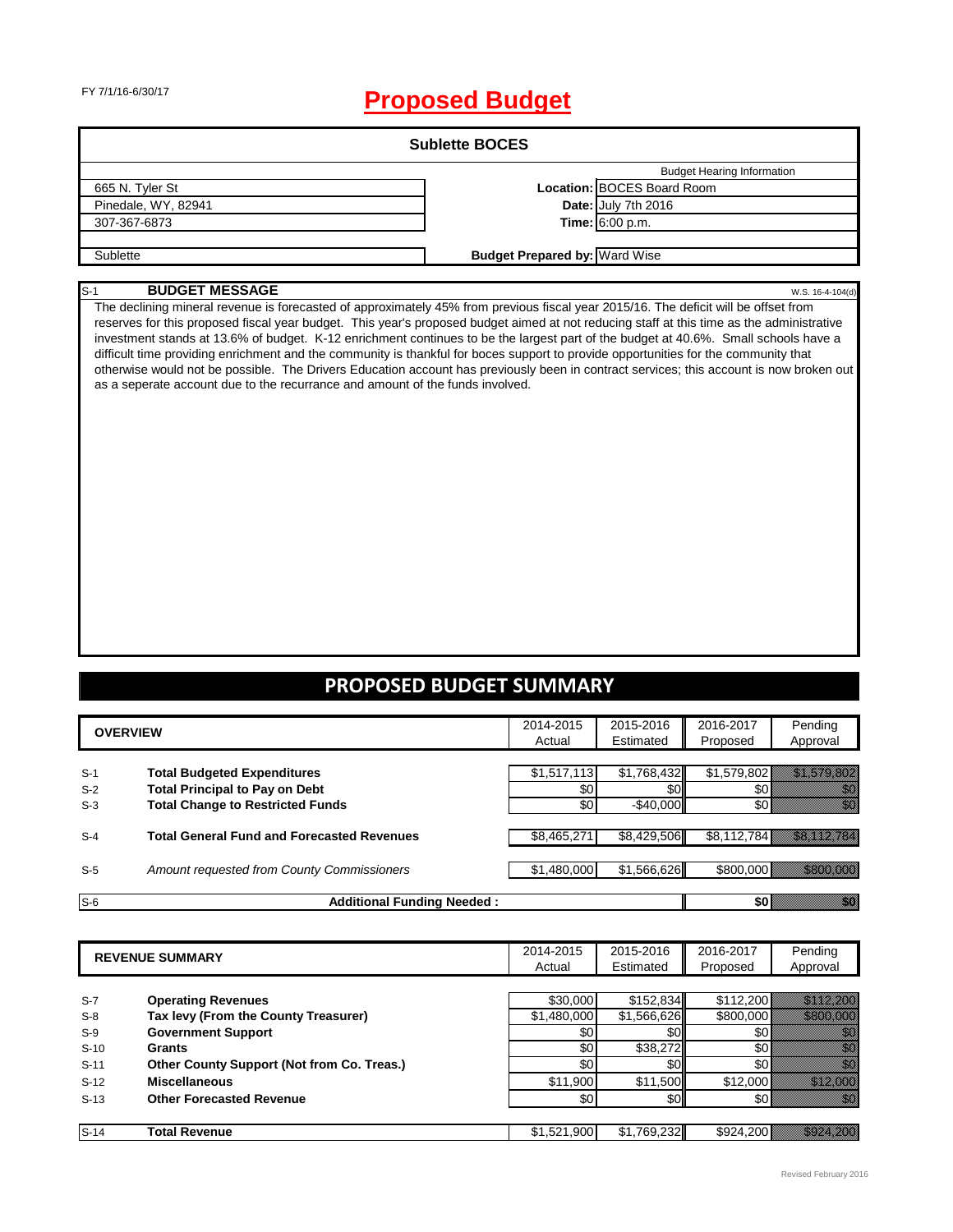|        | FY 7/1/16-6/30/17                            |             |             |             | Sublette BOCES                                                                                                                                                                                                                      |
|--------|----------------------------------------------|-------------|-------------|-------------|-------------------------------------------------------------------------------------------------------------------------------------------------------------------------------------------------------------------------------------|
|        | <b>EXPENDITURE SUMMARY</b>                   | 2014-2015   | 2015-2016   | 2016-2017   | Pending                                                                                                                                                                                                                             |
|        |                                              | Actual      | Estimated   | Proposed    | Approval                                                                                                                                                                                                                            |
|        |                                              |             |             |             |                                                                                                                                                                                                                                     |
| $S-15$ | <b>Capital Outlay</b>                        | \$0         | \$0         | \$0         | en de la familie de la familie de la familie de la familie de la familie de la familie de la familie de la fa<br>Constitution de la familie de la familie de la familie de la familie de la familie de la familie de la familie     |
| $S-16$ | <b>Interest and Fees On Debt</b>             | \$0         | \$0         | \$0         | en de la factura<br>Altres de la factura de la factura de la factura de la factura de la factura de la factura de<br>Altres de la factura de la factura de la factura de la factura de la factura de la factura de la factura de la |
| $S-17$ | <b>Administration</b>                        | \$156,100   | \$179,675   | \$253,990   |                                                                                                                                                                                                                                     |
| $S-18$ | <b>Operations</b>                            | \$1,262,563 | \$1,481,757 | \$1,148,012 | <u> Kalèndher Kalèndher Kalèndher Kalèndher Kalèndher Kalèndher Kalèndher Kalèndher Kalèndher Kalèndher Kalèndh</u>                                                                                                                 |
| $S-19$ | <b>Indirect Costs</b>                        | \$98,450    | \$107,000   | \$177,800   | a katika katika katika katika alikuwa nchi ya kusingani ya katika alikuwa nchi ya katika alikuwa nchi ya katik<br>Marejeo                                                                                                           |
| $S-20$ | <b>Total Expenditures</b>                    | \$1,517,113 | \$1,768,432 | \$1,579,802 | <u> Kabupatèn Bandaran Indonesia Bandaran Indonesia Bandaran Indonesia dari Pada Bandara Bandara Bandara Bandara</u>                                                                                                                |
|        | <b>DEBT SUMMARY</b>                          | 2014-2015   | 2015-2016   | 2016-2017   | Pending                                                                                                                                                                                                                             |
|        |                                              | Actual      | Estimated   | Proposed    | Approval                                                                                                                                                                                                                            |
| $S-21$ | <b>Principal Paid on Debt</b>                | \$0         | \$0         | \$0         | en de la familie de la familie de la familie de la familie de la familie de la familie de la familie de la fa<br>Constituit de la familie de la familie de la familie de la familie de la familie de la familie de la familie d     |
|        |                                              |             |             |             |                                                                                                                                                                                                                                     |
|        | <b>CASH AND INVESTMENTS</b>                  | 2014-2015   | 2015-2016   | 2016-2017   | Pending                                                                                                                                                                                                                             |
|        |                                              | Actual      | Estimated   | Proposed    | Approval                                                                                                                                                                                                                            |
| $S-22$ | <b>TOTAL GENERAL FUNDS</b>                   | \$6,943,371 | \$6,660,274 | \$7,188,584 | <u>esti marrialari eta eraina eraina eraina eraina eraina eraina eraina eraina eraina eraina eraina eraina erain</u>                                                                                                                |
|        | <b>Summary of Reserve Funds</b>              |             |             |             |                                                                                                                                                                                                                                     |
| $S-23$ | <b>Beginning Balance in Reserve Accounts</b> |             |             |             |                                                                                                                                                                                                                                     |
| $S-24$ | a. Depreciation Reserve                      | \$0         | \$0         | \$0         | entiar<br>Mahali                                                                                                                                                                                                                    |
| $S-25$ | b. Other Reserve                             | $\sqrt{6}$  | \$40,000    | \$0         | en de la familie de la familie de la familie de la familie de la familie de la familie de la familie de la fam<br>Constituit de la familie de la familie de la familie de la familie de la familie de la familie de la familie d    |
| $S-26$ | c. Emergency Reserve (Cash)                  | \$0         | \$0         | \$0         | en de la filosofia<br>Maria                                                                                                                                                                                                         |
|        | Total Reserves (a+b+c)                       | \$0         | \$40,000    | \$0         | umm<br>Villa<br>Martin                                                                                                                                                                                                              |
| $S-27$ | Amount to be added                           |             |             |             |                                                                                                                                                                                                                                     |
| $S-28$ | a. Depreciation Reserve                      | \$0         | \$0         | \$0         | en en de familien.<br>Februarien                                                                                                                                                                                                    |
| $S-29$ | b. Other Reserve                             | $\sqrt{6}$  | \$0         | \$0         | en de la facta de la facta de la facta de la facta de la facta de la facta de la facta de la facta de la facta<br>Establecidad                                                                                                      |
| $S-30$ | c. Emergency Reserve (Cash)                  | \$0         | \$0         | \$0         | ellingua<br>Madalah<br>Madalah                                                                                                                                                                                                      |
|        | Total to be added (a+b+c)                    | \$0         | \$0         | \$0         |                                                                                                                                                                                                                                     |
| $S-31$ | <b>Subtotal</b>                              | \$0         | \$40,000    | \$0         | en de la familie de la familie de la familie de la familie de la familie de la familie de la familie de la fa<br>Constituit de la familie de la familie de la familie de la familie de la familie de la familie de la familie d     |
| $S-32$ | Less Total to be spent                       | $\sqrt{6}$  | \$40,000    | \$0         | ennen<br>Heilich                                                                                                                                                                                                                    |
| $S-33$ | TOTAL RESERVES AT END OF FISCAL YEAR         | \$0         | \$0         | \$0         | en en de la familie de la familie de la familie de la familie de la familie de la familie de la familie de la<br>Constitution de la familie de la familie de la familie de la familie de la familie de la familie de la familie     |
|        |                                              |             |             |             | <b>End of Summary</b>                                                                                                                                                                                                               |

*Budget Officer / District Official (if not same as "Submitted by")*

Date adopted by Special District

Pinedale, WY, 82941 **DISTRICT ADDRESS:** 665 N. Tyler St **PREPARED BY:** Ward Wise

**DISTRICT PHONE:** 307-367-6873

*Form approved by Wyoming Department of Audit, Public Funds Division Prepared in compliance with the Uniform Municipal Fiscal Procedures Act (W.S. 16-4-101 through 124) as it applies.*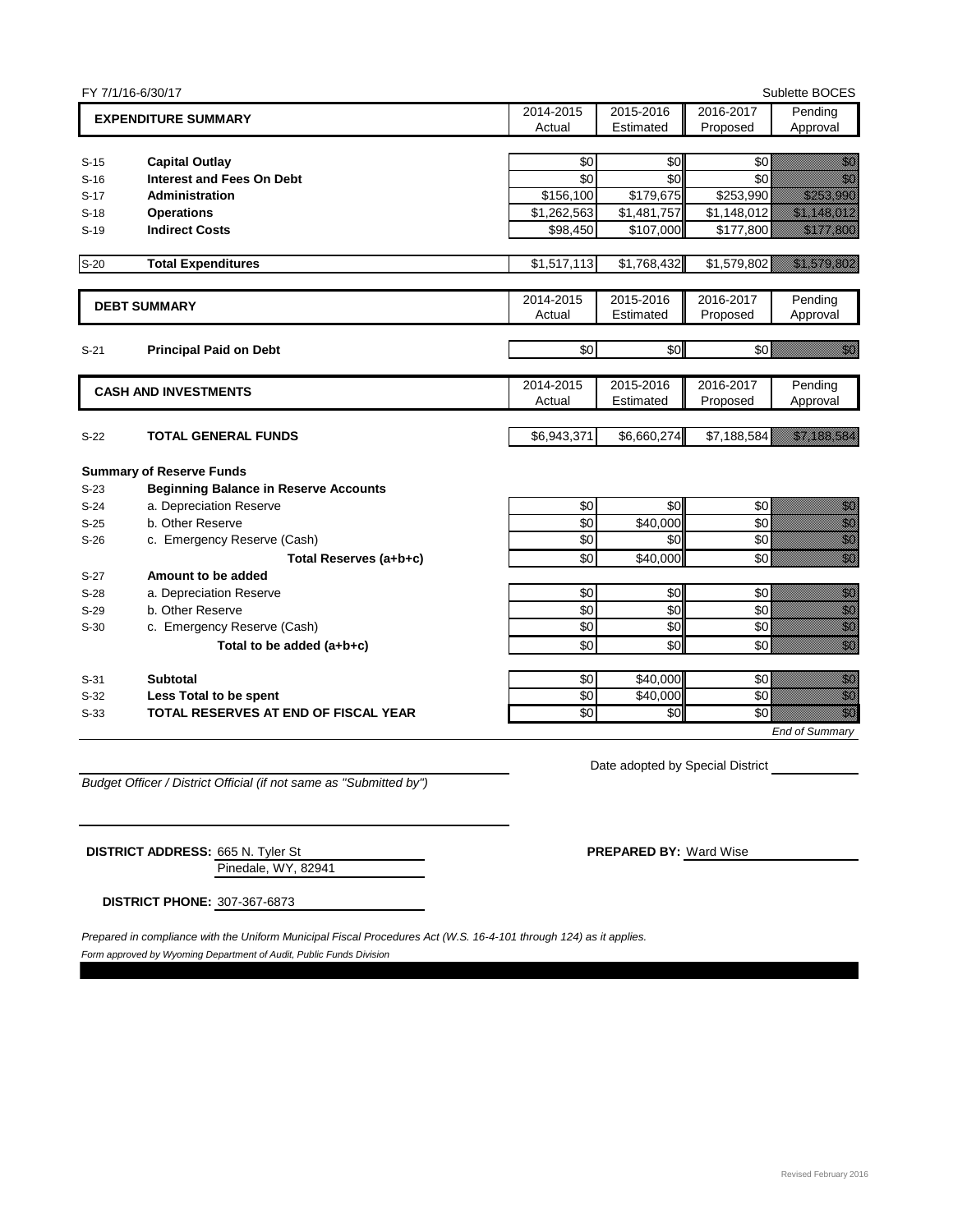|                    | Sublette BOCES                                 |                     |                        | <b>FYE</b>            | 6/30/2017                                                                                                                                                                                                                        |
|--------------------|------------------------------------------------|---------------------|------------------------|-----------------------|----------------------------------------------------------------------------------------------------------------------------------------------------------------------------------------------------------------------------------|
|                    | <b>NAME OF DISTRICT/BOARD</b>                  |                     |                        |                       |                                                                                                                                                                                                                                  |
|                    |                                                |                     |                        |                       |                                                                                                                                                                                                                                  |
|                    | <b>PROPERTY TAXES AND ASSESSMENTS</b>          |                     |                        |                       |                                                                                                                                                                                                                                  |
|                    |                                                |                     |                        |                       |                                                                                                                                                                                                                                  |
|                    |                                                | 2014-2015<br>Actual | 2015-2016<br>Estimated | 2016-2017<br>Proposed | Pending<br>Approval                                                                                                                                                                                                              |
| $R-1$              | <b>Property Taxes and Assessments Received</b> |                     |                        |                       |                                                                                                                                                                                                                                  |
| $R-1.1$            | Tax Levy (From the County Treasurer)           | \$1,480,000         | \$1,566,626            | \$800,000             | <u> Kabupatèn I</u>                                                                                                                                                                                                              |
| $R-1.2$            | <b>Other County Support</b>                    |                     |                        |                       |                                                                                                                                                                                                                                  |
|                    |                                                |                     |                        |                       |                                                                                                                                                                                                                                  |
|                    | <b>FORECASTED REVENUE</b>                      |                     |                        |                       |                                                                                                                                                                                                                                  |
|                    |                                                |                     |                        |                       |                                                                                                                                                                                                                                  |
|                    |                                                | 2014-2015           | 2015-2016              | 2016-2017             | Pending                                                                                                                                                                                                                          |
|                    |                                                | Actual              | Estimated              | Proposed              | Approval                                                                                                                                                                                                                         |
| $R-2$              | <b>Revenues from Other Governments</b>         |                     |                        |                       |                                                                                                                                                                                                                                  |
| $R-2.1$            | State Aid                                      |                     |                        |                       |                                                                                                                                                                                                                                  |
| $R-2.2$            | Additional County Aid (non-treasurer)          |                     |                        |                       |                                                                                                                                                                                                                                  |
| $R-2.3$            | City (or Town) Aid                             |                     |                        |                       |                                                                                                                                                                                                                                  |
| $R-2.4$            | Other (Specify)                                |                     |                        |                       |                                                                                                                                                                                                                                  |
| $R - 2.5$          | <b>Total Government Support</b>                | $\overline{60}$     | \$0                    | \$0                   | en de la familie de la familie de la familie de la familie de la familie de la familie de la familie de la fam<br>De la familie de la familie de la familie de la familie de la familie de la familie de la familie de la famili |
| $R-3$              | <b>Operating Revenues</b>                      |                     |                        |                       |                                                                                                                                                                                                                                  |
| $R-3.1$            | <b>Customer Charges</b>                        |                     |                        |                       |                                                                                                                                                                                                                                  |
| $R - 3.2$          | Sales of Goods or Services                     | \$30,000            | \$152,834              | \$112,200             | <u>Tallin k</u>                                                                                                                                                                                                                  |
| $R - 3.3$          | <b>Other Assessments</b>                       |                     |                        |                       |                                                                                                                                                                                                                                  |
| $R - 3.4$          | <b>Total Operating Revenues</b>                | \$30,000            | \$152,834              | \$112,200             | <u>Tillin allan Sa</u>                                                                                                                                                                                                           |
| $R - 4$            | Grants                                         |                     |                        |                       |                                                                                                                                                                                                                                  |
| $R - 4.1$          | <b>Direct Federal Grants</b>                   |                     |                        |                       |                                                                                                                                                                                                                                  |
| $R - 4.2$          | <b>Federal Grants thru State Agencies</b>      |                     |                        |                       |                                                                                                                                                                                                                                  |
| $R-4.3$            | <b>Grants from State Agencies</b>              | \$0                 | \$38,272               | \$0                   |                                                                                                                                                                                                                                  |
| $R - 4.4$          | <b>Total Grants</b>                            | \$0                 | \$38,272               | \$0                   | en de la familie de la familie de la familie de la familie de la familie de la familie de la familie de la fam<br>Constituit de la familie de la familie de la familie de la familie de la familie de la familie de la familie d |
| $R-5$<br>$R - 5.1$ | <b>Miscellaneous Revenue</b><br>Interest       | \$11,900            | \$11,500               | \$12,000              | <u>e di seria di seria di seria di seria di seria di seria di seria di seria di seria di seria di seria di seria</u>                                                                                                             |
| $R-5.2$            | Other: Specify                                 |                     |                        |                       |                                                                                                                                                                                                                                  |
| $R-5.3$            | Other: Additional                              |                     |                        |                       |                                                                                                                                                                                                                                  |
| $R - 5.4$          | <b>Total Miscellaneous</b>                     | \$11,900            | \$11,500               | \$12,000              | <u> Hillingen i Sta</u>                                                                                                                                                                                                          |
| $R - 5.5$          | <b>Total Forecasted Revenue</b>                | \$41,900            | \$202,606              | \$124,200             | a katika katika katika katika katika katika katika katika katika katika katika katika katika katika katika kat<br>Katika katika katika katika katika katika katika katika katika katika katika katika katika katika katika katik |
|                    |                                                |                     |                        |                       |                                                                                                                                                                                                                                  |
| $R-6$              | <b>Other Forecasted Revenue</b>                |                     |                        |                       |                                                                                                                                                                                                                                  |
| $R - 6.1$          | a. Other past due-as estimated by Co. Treas.   |                     |                        |                       |                                                                                                                                                                                                                                  |
| $R-6.2$            | b. Other forecasted revenue (specify):         |                     |                        |                       |                                                                                                                                                                                                                                  |
| $R-6.3$            |                                                |                     |                        |                       |                                                                                                                                                                                                                                  |
| $R-6.4$            |                                                |                     |                        |                       |                                                                                                                                                                                                                                  |
| $R-6.5$            |                                                |                     |                        |                       |                                                                                                                                                                                                                                  |
| $R-6.6$            | Total Other Forecasted Revenue (a+b)           | \$0                 | \$0                    | \$0                   | en de la familie de la familie de la familie de la familie de la familie de la familie de la familie de la fa<br>Constitution de la familie de la familie de la familie de la familie de la familie de la familie de la familie  |
|                    |                                                |                     |                        |                       |                                                                                                                                                                                                                                  |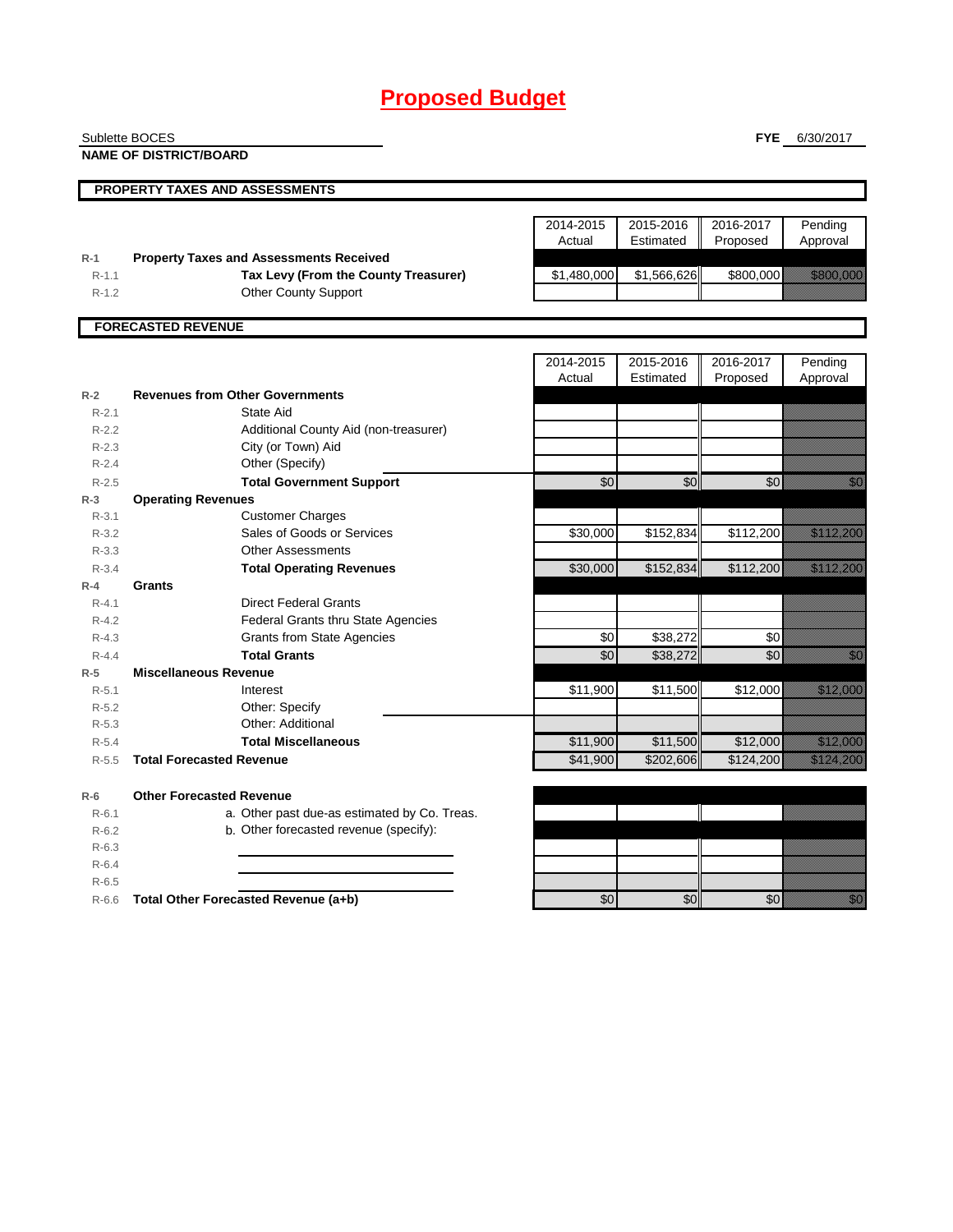### Sublette BOCES **NAME OF DISTRICT/BOARD**

### **CAPITAL OUTLAY BUDGET**

|           |                             |     |                  | . |     |
|-----------|-----------------------------|-----|------------------|---|-----|
| $E-1$     | <b>Capital Outlay</b>       |     |                  |   |     |
| $E-1.1$   | <b>Real Property</b>        | \$0 | \$0 <sub>1</sub> |   | \$0 |
| $E - 1.2$ | Vehicles                    |     |                  |   |     |
| $E-1.3$   | Office Equipment            |     |                  |   |     |
| $E - 1.4$ | Other (Specify)             |     |                  |   |     |
| $E-1.5$   |                             |     |                  |   |     |
| $E-1.6$   |                             |     |                  |   |     |
| $E - 1.7$ |                             |     |                  |   |     |
| $E - 1.8$ | <b>TOTAL CAPITAL OUTLAY</b> | \$0 | \$0              |   | \$0 |

| 2014-2015 | 2015-2016 | 2016-2017 | Pending  |
|-----------|-----------|-----------|----------|
| Actual    | Estimated | Proposed  | Approval |
|           |           |           |          |
|           |           | ፍ(        |          |
|           |           |           |          |
|           |           |           |          |
|           |           |           |          |
|           |           |           |          |
|           |           |           |          |
|           |           |           |          |
| Φ.        |           |           |          |

### **ADMINISTRATION BUDGET**

|           |                                      |                                 | Actual    | csunated  |
|-----------|--------------------------------------|---------------------------------|-----------|-----------|
| $E-2$     | <b>Personnel Services</b>            |                                 |           |           |
| $E - 2.1$ |                                      | Administrator                   | \$70,000  | \$71,400  |
| $E - 2.2$ |                                      | Secretary                       | \$45,000  | \$35,000  |
| $E - 2.3$ |                                      | Clerical                        | \$13,000  | \$26,400  |
| $E - 2.4$ |                                      | Other (Specify)                 |           |           |
| $E - 2.5$ |                                      | Office Support                  | \$1,600   |           |
| $E-2.6$   |                                      | Office Manager                  |           |           |
| $E - 2.7$ |                                      |                                 |           |           |
| $E-3$     | <b>Board Expenses</b>                |                                 |           |           |
| $E - 3.1$ |                                      | Travel                          |           |           |
| $E - 3.2$ |                                      | Mileage                         |           |           |
| $E - 3.3$ |                                      | Other (Specify)                 |           |           |
| $E - 3.4$ |                                      | Board                           | \$500     | \$500     |
| $E - 3.5$ |                                      |                                 |           |           |
| $E - 3.6$ |                                      |                                 |           |           |
| $E-4$     | <b>Contractual Services</b>          |                                 |           |           |
| $E-4.1$   |                                      | Legal                           | \$2,000   | \$3,000   |
| $E-4.2$   |                                      | Accounting/Auditing             | \$8,000   | \$5,000   |
| $E - 4.3$ |                                      | Other (Specify)                 |           |           |
| $E - 4.4$ |                                      | Website/advertising             | \$3,000   | \$3,000   |
| $E-4.5$   |                                      |                                 |           |           |
| $E-4.6$   |                                      |                                 |           |           |
| $E-5$     | <b>Other Administrative Expenses</b> |                                 |           |           |
| $E - 5.1$ |                                      | <b>Office Supplies</b>          | \$11,000  | \$0       |
| $E - 5.2$ |                                      | Office equipment, rent & repair | \$2,000   | \$2,000   |
| $E - 5.3$ |                                      | Education                       | \$0       | \$33,375  |
| $E - 5.4$ |                                      | Registrations                   |           |           |
| $E - 5.5$ |                                      | Other (Specify)                 |           |           |
| $E-5.6$   |                                      |                                 |           |           |
| $E - 5.7$ |                                      |                                 |           |           |
| $E - 5.8$ |                                      |                                 |           |           |
| $E-6$     | <b>TOTAL ADMINISTRATION</b>          |                                 | \$156,100 | \$179,675 |

|                          |                                      | 2014-2015 | 2015-2016 | 2016-2017 | Pending                                                                                                             |
|--------------------------|--------------------------------------|-----------|-----------|-----------|---------------------------------------------------------------------------------------------------------------------|
|                          |                                      | Actual    | Estimated | Proposed  | Approval                                                                                                            |
| $\overline{a}$           | <b>Personnel Services</b>            |           |           |           |                                                                                                                     |
| $E - 2.1$                | Administrator                        | \$70,000  | \$71,400  | \$152,240 | <u>tik kalendari komunistiset on komunistiset on komunistiset on komunistiset on komunistiset on komunistiset o</u> |
| $E - 2.2$                | Secretary                            | \$45,000  | \$35,000  |           |                                                                                                                     |
| $E - 2.3$                | Clerical                             | \$13,000  | \$26,400  |           |                                                                                                                     |
| $E - 2.4$                | Other (Specify)                      |           |           |           |                                                                                                                     |
| $E - 2.5$                | Office Support                       | \$1,600   |           | \$17,000  | <u> Hillinger i </u>                                                                                                |
| $E - 2.6$                | Office Manager                       |           |           | \$30,000  | <u> Harristo e d</u>                                                                                                |
| $E - 2.7$                |                                      |           |           |           |                                                                                                                     |
| 3                        | <b>Board Expenses</b>                |           |           |           |                                                                                                                     |
| $E - 3.1$                | Travel                               |           |           |           |                                                                                                                     |
| $E - 3.2$                | Mileage                              |           |           |           |                                                                                                                     |
| $E - 3.3$                | Other (Specify)                      |           |           |           |                                                                                                                     |
| $E - 3.4$                | <b>Board</b>                         | \$500     | \$500     | \$250     | <u>ti ka</u>                                                                                                        |
| $E - 3.5$                |                                      |           |           |           |                                                                                                                     |
| $E - 3.6$                |                                      |           |           |           |                                                                                                                     |
| ļ.                       | <b>Contractual Services</b>          |           |           |           |                                                                                                                     |
| $E - 4.1$                | Legal                                | \$2,000   | \$3,000   | \$2,500   | <u> Kalendari Ka</u>                                                                                                |
| $E - 4.2$                | Accounting/Auditing                  | \$8,000   | \$5,000   | \$2,500   | <u> Hillian Sta</u>                                                                                                 |
| $E - 4.3$                | Other (Specify)                      |           |           |           |                                                                                                                     |
| $E - 4.4$                | Website/advertising                  | \$3,000   | \$3,000   | \$3,500   | <u> Harry Collaborato (</u>                                                                                         |
| $E - 4.5$                |                                      |           |           |           |                                                                                                                     |
| $E - 4.6$                |                                      |           |           |           |                                                                                                                     |
| $\overline{\phantom{a}}$ | <b>Other Administrative Expenses</b> |           |           |           |                                                                                                                     |
| $E - 5.1$                | <b>Office Supplies</b>               | \$11,000  | \$0       | \$19,200  | <u> Mariji (Mariji) (Mariji) (Mariji) (Mariji) (Mariji) (Mariji) (Mariji) (Mariji) (Mariji) (Mariji) (Mariji) (</u> |
| $E - 5.2$                | Office equipment, rent & repair      | \$2,000   | \$2,000   | \$2,800   | <u> Karl Sara</u>                                                                                                   |
| $E - 5.3$                | Education                            | \$0       | \$33,375  | \$24,000  | <u> Karlin (</u>                                                                                                    |
| $E - 5.4$                | Registrations                        |           |           |           |                                                                                                                     |
| $E - 5.5$                | Other (Specify)                      |           |           |           |                                                                                                                     |
| $E - 5.6$                |                                      |           |           |           |                                                                                                                     |
| $E - 5.7$                |                                      |           |           |           |                                                                                                                     |
| $E - 5.8$                |                                      |           |           |           |                                                                                                                     |
| ì                        | <b>TOTAL ADMINISTRATION</b>          | \$156,100 | \$179,675 | \$253,990 | <u>ta kalendari k</u>                                                                                               |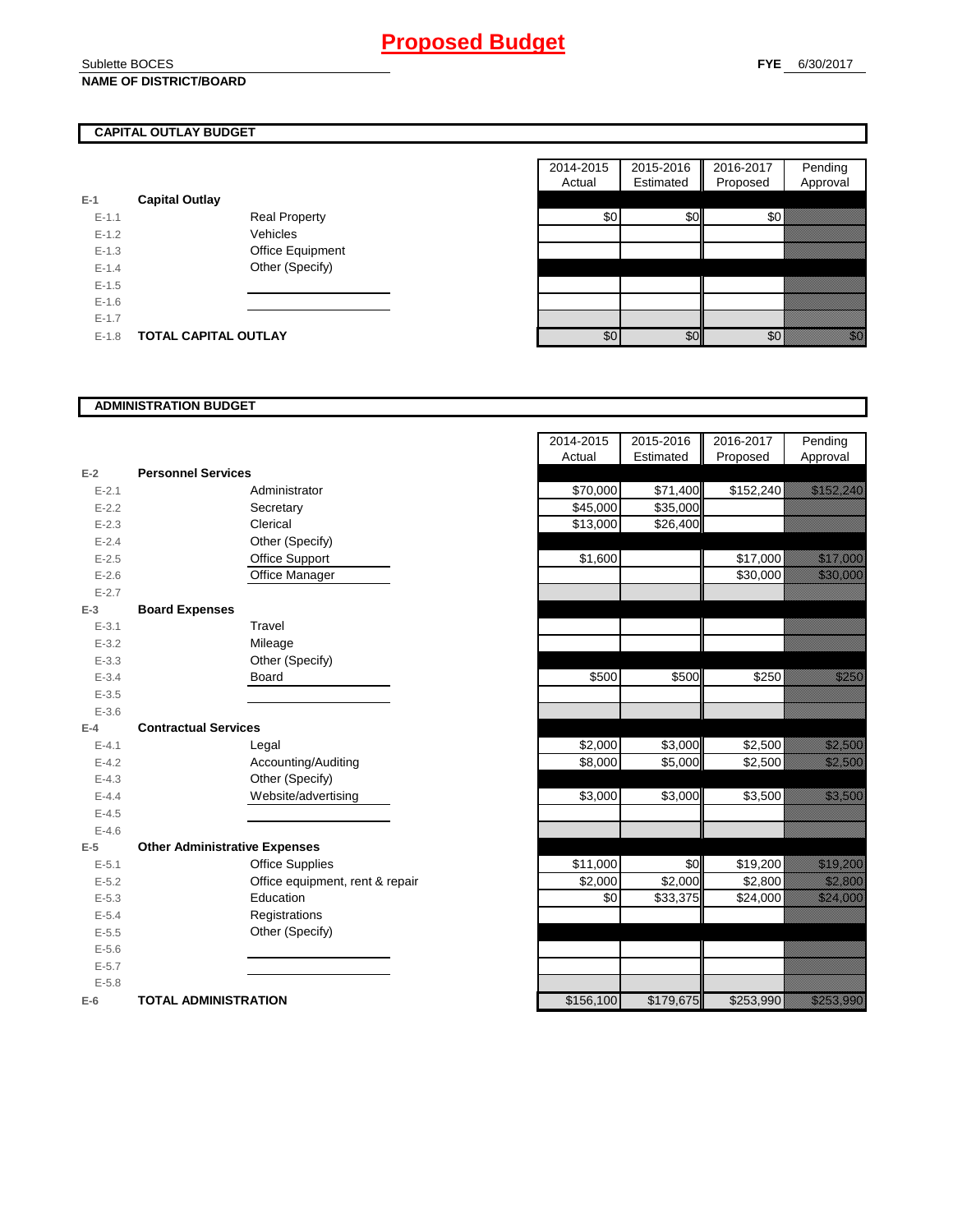### Sublette BOCES

### **OPERATIONS BUDGET**

|           |                                        |             | $\mathbf{L}$          | 1.290000   |
|-----------|----------------------------------------|-------------|-----------------------|------------|
| $E-7$     | <b>Personnel Services</b>              |             |                       |            |
| $E - 7.1$ | <b>Wages--Operations</b>               | \$41,600    | \$42,848              | \$209,60   |
| $E - 7.2$ | <b>Service Contracts</b>               | \$25,000    | \$48,000              |            |
| $E - 7.3$ | Other (Specify)                        |             |                       |            |
| $E - 7.4$ | Support                                | \$6,000     | \$13,000              |            |
| $E - 7.5$ |                                        |             |                       |            |
| $E - 7.6$ |                                        |             |                       |            |
| $E-8$     | <b>Travel</b>                          |             |                       |            |
| $E - 8.1$ | Mileage                                |             |                       |            |
| $E - 8.2$ | Other (Specify)                        |             |                       |            |
| $E - 8.3$ | Transportation                         | \$1,200     | \$3,500               | \$2,00     |
| $E - 8.4$ |                                        |             |                       |            |
| $E - 8.5$ |                                        |             |                       |            |
| $E-9$     | <b>Operating supplies (List)</b>       |             |                       |            |
| $E-9.1$   | Youth Supplies                         | \$7,000     | \$34,000              | \$17,00    |
| $E-9.2$   | <b>BEEP Supplies</b>                   | \$0         | \$42,500              | \$15,00    |
| $E-9.3$   | <b>CS/CE Supplies</b>                  |             |                       | \$28,70    |
| $E-9.4$   |                                        |             |                       |            |
| $E-9.5$   |                                        |             |                       |            |
| $E-10$    | <b>Program Services (List)</b>         |             |                       |            |
| $E-10.1$  | <b>Driver's Education</b>              | \$0         | \$0                   | \$15,00    |
| $E-10.2$  | <b>Contract Labor</b>                  | \$25,000    | $\overline{$}157,240$ | \$51,72    |
| $E-10.3$  | <b>Grants for Enrichment</b>           | \$889,763   | \$818,654             | \$612,09   |
| $E-10.4$  | <b>HISET</b>                           | \$5,000     | \$3,000               | \$1,00     |
| $E-10.5$  |                                        |             |                       |            |
| $E-11$    | <b>Contractual Arrangements (List)</b> |             |                       |            |
| $E-11.1$  | <b>Registration Fee</b>                |             |                       | \$16,50    |
| $E-11.2$  | Technology                             | \$63,000    | \$65,000              | \$58,40    |
| $E-11.3$  | Distance Learning                      | \$65,000    | \$130,515             | \$71,00    |
| $E-11.4$  |                                        |             |                       |            |
| $E-11.5$  |                                        |             |                       |            |
| $E-12$    | <b>Other operations (Specify)</b>      |             |                       |            |
| $E-12.1$  | <b>Facilities Lease</b>                | \$100,000   | \$100,000             | \$50,00    |
| $E-12.2$  | Advertising                            | \$4,000     | \$2,500               |            |
| $E-12.3$  | <b>Admin Purchases Service</b>         | \$30,000    | \$21,000              |            |
| $E-12.4$  |                                        |             |                       |            |
| $E-12.5$  |                                        |             |                       |            |
| $E-13$    | <b>TOTAL OPERATIONS</b>                | \$1,262,563 | \$1,481,757           | \$1,148,01 |
|           |                                        |             |                       |            |

|                |                                        | 2014-2015 | 2015-2016  | 2016-2017 | Pending                                                                                                              |
|----------------|----------------------------------------|-----------|------------|-----------|----------------------------------------------------------------------------------------------------------------------|
|                |                                        | Actual    | Estimated  | Proposed  | Approval                                                                                                             |
| $\overline{7}$ | <b>Personnel Services</b>              |           |            |           |                                                                                                                      |
| $E - 7.1$      | <b>Wages--Operations</b>               | \$41,600  | \$42,848   | \$209,600 | <u> Karatian Sara</u>                                                                                                |
| $E - 7.2$      | <b>Service Contracts</b>               | \$25,000  | \$48,000   |           |                                                                                                                      |
| $E - 7.3$      | Other (Specify)                        |           |            |           |                                                                                                                      |
| $E - 7.4$      | Support                                | \$6,000   | \$13,000   |           |                                                                                                                      |
| $E - 7.5$      |                                        |           |            |           |                                                                                                                      |
| $E - 7.6$<br>8 | <b>Travel</b>                          |           |            |           |                                                                                                                      |
| $E-8.1$        | Mileage                                |           |            |           |                                                                                                                      |
| $E-8.2$        | Other (Specify)                        |           |            |           |                                                                                                                      |
| $E - 8.3$      | Transportation                         | \$1,200   | \$3,500    | \$2,000   | <u> Hallingari</u>                                                                                                   |
| $E - 8.4$      |                                        |           |            |           |                                                                                                                      |
| $E - 8.5$      |                                        |           |            |           |                                                                                                                      |
| 9              | <b>Operating supplies (List)</b>       |           |            |           |                                                                                                                      |
| $E-9.1$        | Youth Supplies                         | \$7,000   | \$34,000   | \$17,000  | <u>e di seria di seria di seria di seria di seria di seria di seria di seria di seria di seria di seria di seria</u> |
| $E-9.2$        | <b>BEEP Supplies</b>                   | \$0       | \$42,500   | \$15,000  | <u> Karl Sara</u>                                                                                                    |
| $E-9.3$        | <b>CS/CE Supplies</b>                  |           |            | \$28,700  | <u>tilläällistöölle</u>                                                                                              |
| $E-9.4$        |                                        |           |            |           |                                                                                                                      |
| $E-9.5$        |                                        |           |            |           |                                                                                                                      |
| 10             | <b>Program Services (List)</b>         |           |            |           |                                                                                                                      |
| $E-10.1$       | <b>Driver's Education</b>              | \$0       | \$0        | \$15,000  | <u> Hillinger (</u>                                                                                                  |
| $E-10.2$       | <b>Contract Labor</b>                  | \$25,000  | \$157,240  | \$51,720  | <u> Karl III (</u>                                                                                                   |
| $E-10.3$       | <b>Grants for Enrichment</b>           | \$889,763 | \$818,654  | \$612,092 | <u>tika kuning ka</u>                                                                                                |
| $E-10.4$       | <b>HISET</b>                           | \$5,000   | \$3,000    | \$1,000   | <u>tin alaman da</u>                                                                                                 |
| $E-10.5$       |                                        |           |            |           |                                                                                                                      |
| 11             | <b>Contractual Arrangements (List)</b> |           |            |           |                                                                                                                      |
| $E-11.1$       | <b>Registration Fee</b>                |           |            | \$16,500  | <u>tik kultura d</u>                                                                                                 |
| $E-11.2$       | Technology                             | \$63,000  | \$65,000   | \$58,400  | <u> Hardina Sal</u>                                                                                                  |
| $E-11.3$       | Distance Learning                      | \$65,000  | \$130,515  | \$71,000  | <u>Tilliklooned</u>                                                                                                  |
| $E-11.4$       |                                        |           |            |           |                                                                                                                      |
| $E-11.5$       |                                        |           |            |           |                                                                                                                      |
| 12             | <b>Other operations (Specify)</b>      |           |            |           |                                                                                                                      |
| $E-12.1$       | <b>Facilities Lease</b>                | \$100,000 | \$100,000  | \$50,000  | <u> Karl Sara</u>                                                                                                    |
| $E-12.2$       | Advertising                            | \$4,000   | \$2,500    |           |                                                                                                                      |
| $E-12.3$       | <b>Admin Purchases Service</b>         | \$30,000  | \$21,000   |           |                                                                                                                      |
| $E-12.4$       |                                        |           |            |           |                                                                                                                      |
| $E-12.5$       |                                        | \$1.26258 | \$1.481757 |           | \$118012                                                                                                             |
| 12             | TOTAL OPERATIONS                       |           |            |           |                                                                                                                      |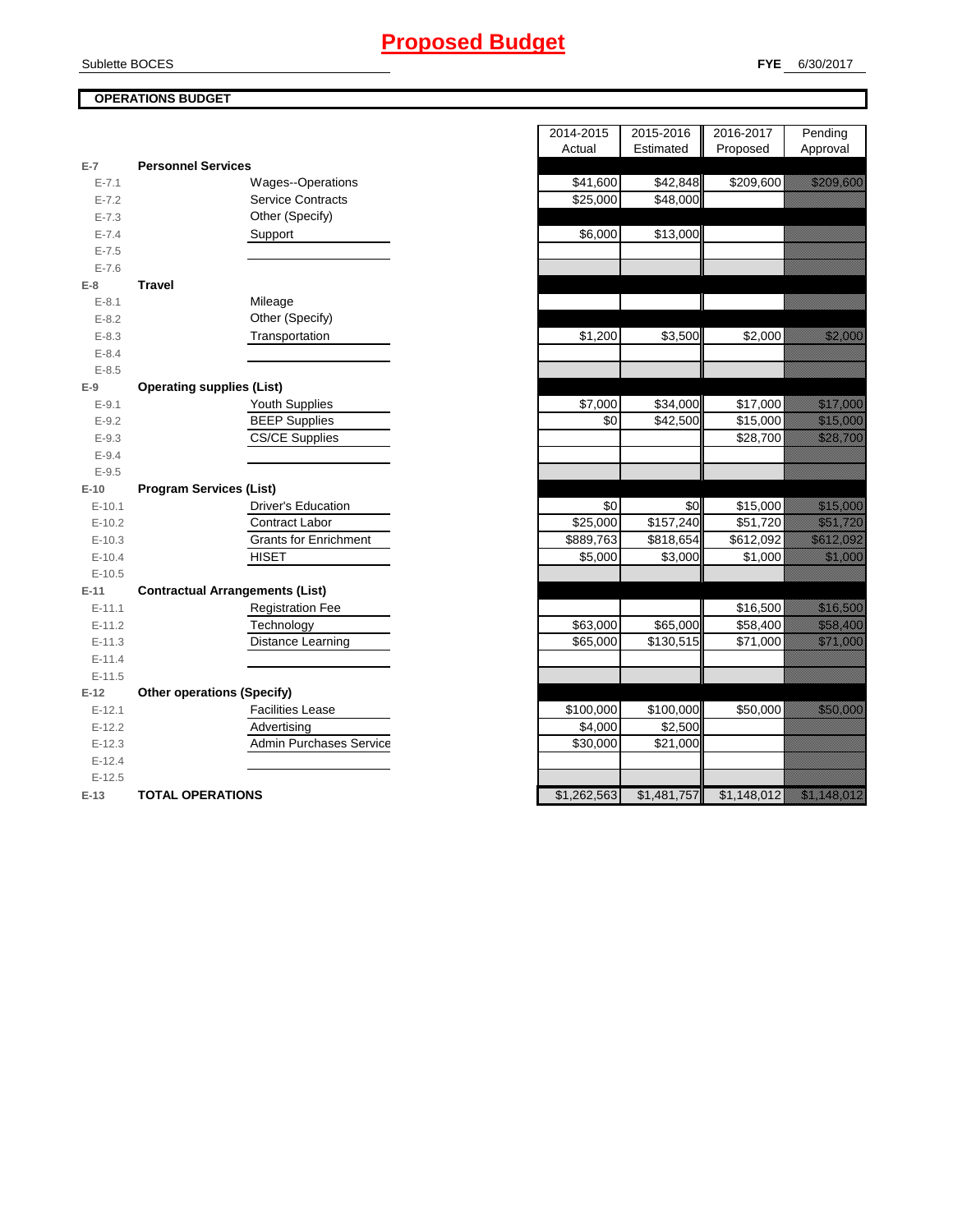### **INDIRECT COSTS BUDGET**

| $E-14$   | <b>Insurance</b>             |          |           |           |                                                                                                                       |
|----------|------------------------------|----------|-----------|-----------|-----------------------------------------------------------------------------------------------------------------------|
| $E-14.1$ | Liability                    | \$9,800  | \$10,200  | \$13,000  | <u> Karlin Sara</u>                                                                                                   |
| $E-14.2$ | Buildings and vehicles       | \$2,500  | \$2,650   |           |                                                                                                                       |
| $E-14.3$ | Equipment                    | \$150    | \$150     |           |                                                                                                                       |
| $E-14.4$ | Other (Specify)              |          |           |           |                                                                                                                       |
| $E-14.5$ |                              |          |           |           |                                                                                                                       |
| $E-14.6$ |                              |          |           |           |                                                                                                                       |
| $E-14.7$ |                              |          |           |           |                                                                                                                       |
| $E-15$   | Indirect payroll costs:      |          |           |           |                                                                                                                       |
| $E-15.1$ | FICA (Social Security) taxes | \$14,000 | \$25,465  | \$31,276  | <u> Karlin alikuwa kutoka mwaka wa 1999 ya kutoka mwaka wa 1999 ya kutoka mwaka wa 1999 ya kutoka mwaka wa 1999</u>   |
| $E-15.2$ | <b>Workers Compensation</b>  | \$7,000  | \$9,000   | \$10,307  | <u> Kalendari I</u>                                                                                                   |
| $E-15.3$ | <b>Unemployment Taxes</b>    | \$21,000 |           |           |                                                                                                                       |
| $E-15.4$ | Retirement                   | \$19,000 | \$27,100  | \$64,217  | <u>i ka</u>                                                                                                           |
| $E-15.5$ | <b>Health Insurance</b>      | \$25,000 | \$31,635  | \$58,200  | <u>tion and the communication of the communication of the communication of the communication of the communication</u> |
| $E-15.6$ | Other (Specify)              |          |           |           |                                                                                                                       |
| $E-15.7$ | Health incentive             |          | \$800     | \$800     | <u> Karatanan Serikatan </u>                                                                                          |
| $E-15.8$ |                              |          |           |           |                                                                                                                       |
| $E-15.9$ |                              |          |           |           |                                                                                                                       |
| $E-16$   | <b>Depreciation Expenses</b> |          |           |           |                                                                                                                       |
| $E-17$   | <b>TOTAL INDIRECT COSTS</b>  | \$98,450 | \$107,000 | \$177,800 | <u> Elizabeth Carlottan (</u>                                                                                         |

|          |                              |                              | 2014-2015 | 2015-2016 | 2016-2017 | Pending                                                                                                               |
|----------|------------------------------|------------------------------|-----------|-----------|-----------|-----------------------------------------------------------------------------------------------------------------------|
|          |                              |                              | Actual    | Estimated | Proposed  | Approval                                                                                                              |
| 14       | <b>Insurance</b>             |                              |           |           |           |                                                                                                                       |
| $E-14.1$ |                              | Liability                    | \$9,800   | \$10,200  | \$13,000  | <u>tionalistici provincialistici provincialistici provincialistici provincialistici provincialistici provincialis</u> |
| $E-14.2$ |                              | Buildings and vehicles       | \$2,500   | \$2,650   |           |                                                                                                                       |
| $E-14.3$ |                              | Equipment                    | \$150     | \$150     |           |                                                                                                                       |
| $E-14.4$ |                              | Other (Specify)              |           |           |           |                                                                                                                       |
| $E-14.5$ |                              |                              |           |           |           |                                                                                                                       |
| $E-14.6$ |                              |                              |           |           |           |                                                                                                                       |
| $E-14.7$ |                              |                              |           |           |           |                                                                                                                       |
| 15       | Indirect payroll costs:      |                              |           |           |           |                                                                                                                       |
| $E-15.1$ |                              | FICA (Social Security) taxes | \$14,000  | \$25,465  | \$31,276  | <u> Karl III (</u>                                                                                                    |
| $E-15.2$ |                              | <b>Workers Compensation</b>  | \$7,000   | \$9,000   | \$10,307  | <u> Kalèndher Ka</u>                                                                                                  |
| $E-15.3$ |                              | <b>Unemployment Taxes</b>    | \$21,000  |           |           |                                                                                                                       |
| $E-15.4$ |                              | Retirement                   | \$19,000  | \$27,100  | \$64,217  | <u>i serialistika p</u>                                                                                               |
| $E-15.5$ |                              | <b>Health Insurance</b>      | \$25,000  | \$31,635  | \$58,200  | <u>ika kutha k</u>                                                                                                    |
| $E-15.6$ |                              | Other (Specify)              |           |           |           |                                                                                                                       |
| $E-15.7$ |                              | Health incentive             |           | \$800     | \$800     | <u>ti ka</u>                                                                                                          |
| $E-15.8$ |                              |                              |           |           |           |                                                                                                                       |
| $E-15.9$ |                              |                              |           |           |           |                                                                                                                       |
| 16       | <b>Depreciation Expenses</b> |                              |           |           |           |                                                                                                                       |
| 17       | <b>TOTAL INDIRECT COSTS</b>  |                              | \$98450   | \$107,000 | \$177800  | <u>istoriali ilmensissä</u>                                                                                           |

### **DEBT SERVICE BUDGET**

|         |                           | 2014-2015 | 2015-2016 | 2016-2017 | Pending                                                                                                                                                                                                                          |
|---------|---------------------------|-----------|-----------|-----------|----------------------------------------------------------------------------------------------------------------------------------------------------------------------------------------------------------------------------------|
|         |                           | Actual    | Estimated | Proposed  | Approval                                                                                                                                                                                                                         |
| $D-1$   | <b>Debt Service</b>       |           |           |           |                                                                                                                                                                                                                                  |
| $D-1.1$ | Principal                 | \$0       | \$0I      | \$0       |                                                                                                                                                                                                                                  |
| $D-1.2$ | Interest                  |           |           |           |                                                                                                                                                                                                                                  |
| $D-1.3$ | Fees                      |           |           |           |                                                                                                                                                                                                                                  |
| $D-2$   | <b>TOTAL DEBT SERVICE</b> | \$0       | \$0       | \$0       | en de la familie de la familie de la familie de la familie de la familie de la familie de la familie de la fam<br>Constitution de la familie de la familie de la familie de la familie de la familie de la familie de la familie |